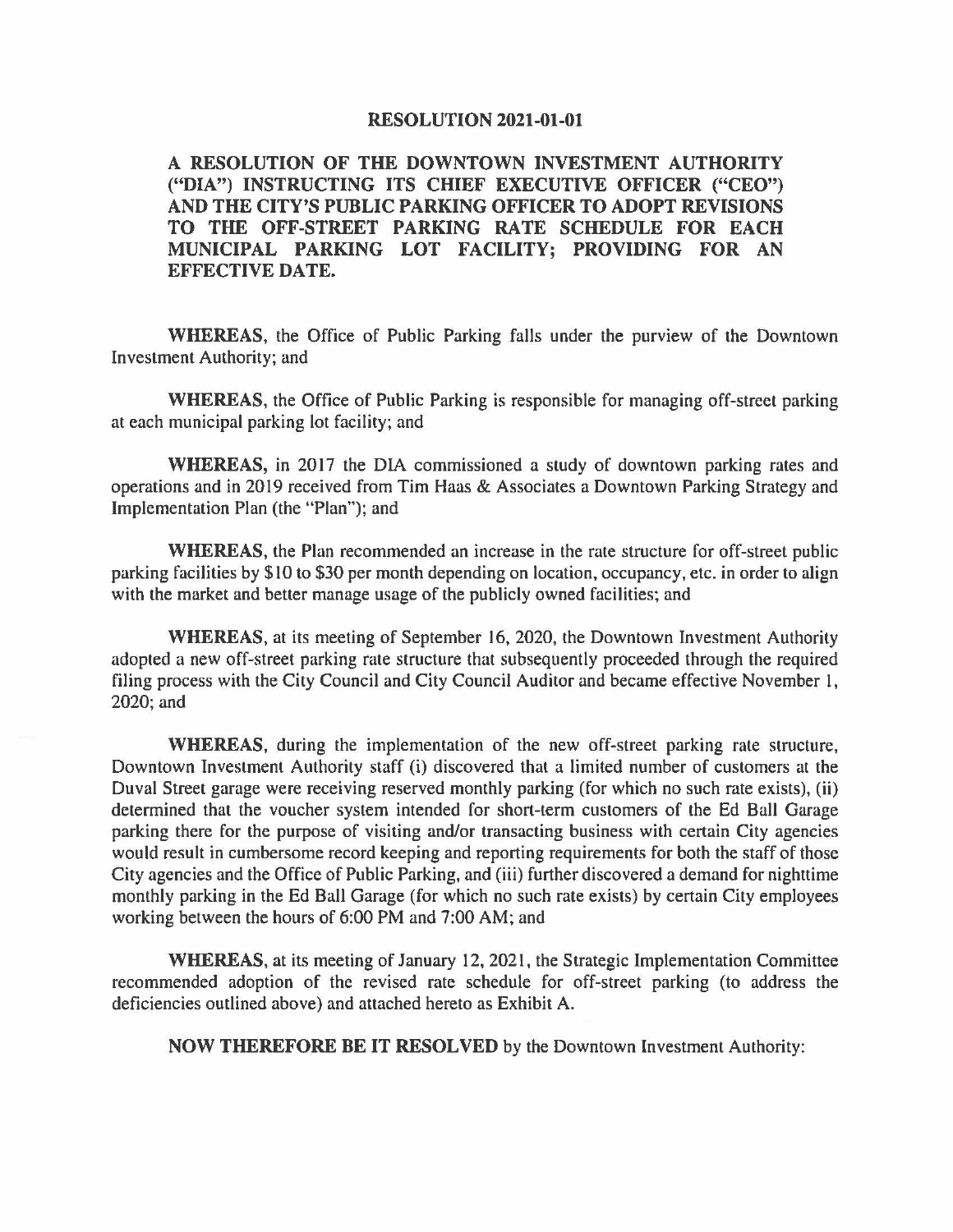RESOLUTION 2021-01-01 PAGE 2 OF 3

**Section 1.** The Downtown Investment Authority finds the above recitals true and correct and they are incorporated herein by reference.

**Section 2.** The Downtown Investment Authority hereby recommends adoption and implementation as of March 1, 2021, the revised January 12, 2021 off-street parking rate schedule attached hereto as Exhibit A.

**Section 3.** The Downtown Investment Authority instructs its CEO, through the Office of Public Parking, to forward to the Council Secretary, each City Council member and the City Council Auditor, as required by Section 122.202 of the Ordinance Code, the revised rate schedule.

**Section 4.** The Effective Date of this Resolution is the date upon execution of this Resolution by the Chair of the DIA Board.

WITNESS: DOWNTOWN INVESTMENT AUTHORITY

Ron Moody, Chairman

VOTE: In Favor:  $\overline{Z}$  Opposed:  $\overline{Z}$  Abstained:  $\overline{Z}$